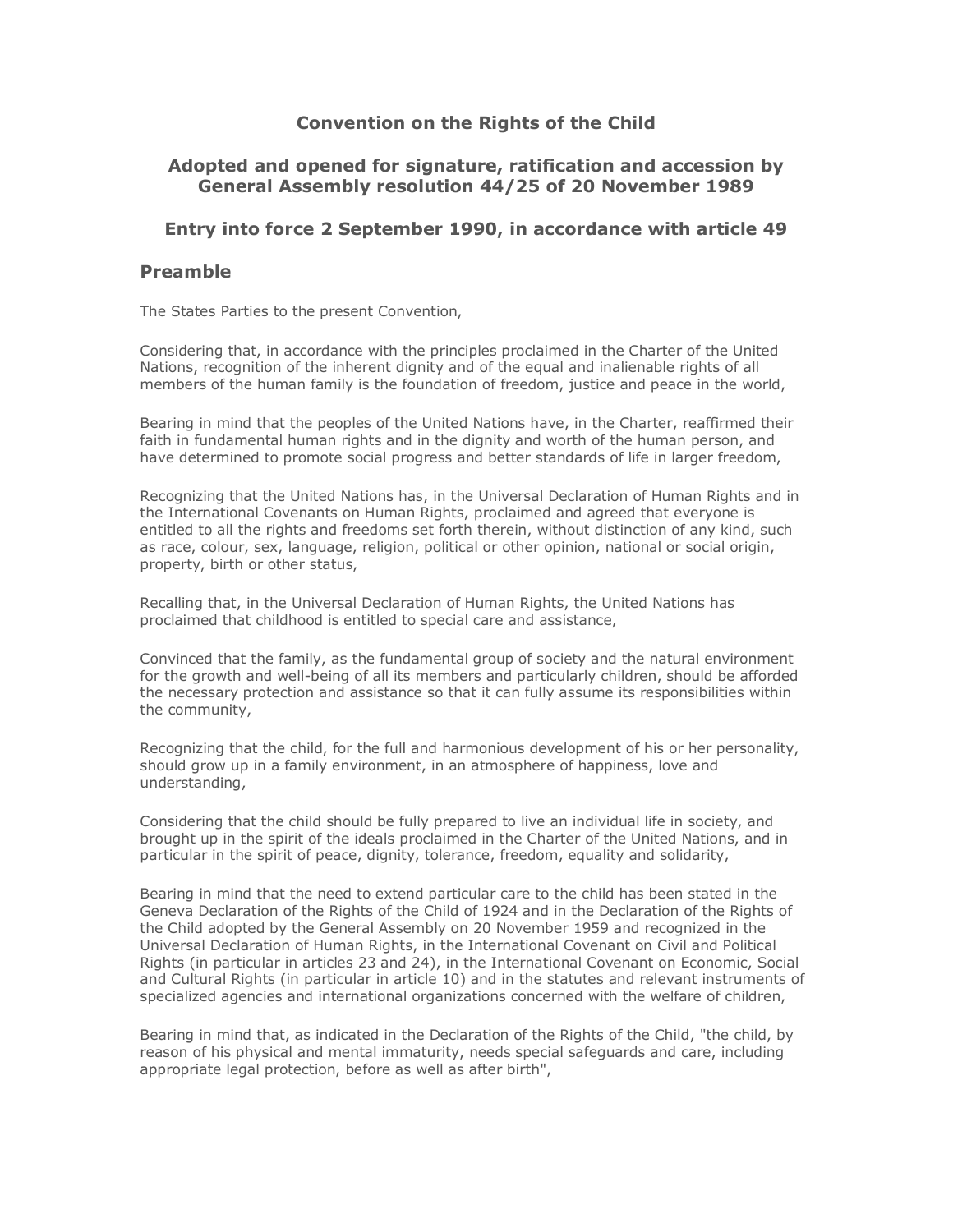Recalling the provisions of the Declaration on Social and Legal Principles relating to the Protection and Welfare of Children, with Special Reference to Foster Placement and Adoption Nationally and Internationally; the United Nations Standard Minimum Rules for the Administration of Juvenile Justice (The Beijing Rules); and the Declaration on the Protection of Women and Children in Emergency and Armed Conflict, Recognizing that, in all countries in the world, there are children living in exceptionally difficult conditions, and that such children need special consideration,

Taking due account of the importance of the traditions and cultural values of each people for the protection and harmonious development of the child, Recognizing the importance of international co-operation for improving the living conditions of children in every country, in particular in the developing countries,

Have agreed as follows:

#### **PART I**

## **Article 1**

For the purposes of the present Convention, a child means every human being below the age of eighteen years unless under the law applicable to the child, majority is attained earlier.

## **Article 2**

1. States Parties shall respect and ensure the rights set forth in the present Convention to each child within their jurisdiction without discrimination of any kind, irrespective of the child's or his or her parent's or legal guardian's race, colour, sex, language, religion, political or other opinion, national, ethnic or social origin, property, disability, birth or other status.

2. States Parties shall take all appropriate measures to ensure that the child is protected against all forms of discrimination or punishment on the basis of the status, activities, expressed opinions, or beliefs of the child's parents, legal guardians, or family members.

# **Article 3**

1. In all actions concerning children, whether undertaken by public or private social welfare institutions, courts of law, administrative authorities or legislative bodies, the best interests of the child shall be a primary consideration.

2. States Parties undertake to ensure the child such protection and care as is necessary for his or her well-being, taking into account the rights and duties of his or her parents, legal guardians, or other individuals legally responsible for him or her, and, to this end, shall take all appropriate legislative and administrative measures.

3. States Parties shall ensure that the institutions, services and facilities responsible for the care or protection of children shall conform with the standards established by competent authorities, particularly in the areas of safety, health, in the number and suitability of their staff, as well as competent supervision.

### **Article 4**

States Parties shall undertake all appropriate legislative, administrative, and other measures for the implementation of the rights recognized in the present Convention. With regard to economic, social and cultural rights, States Parties shall undertake such measures to the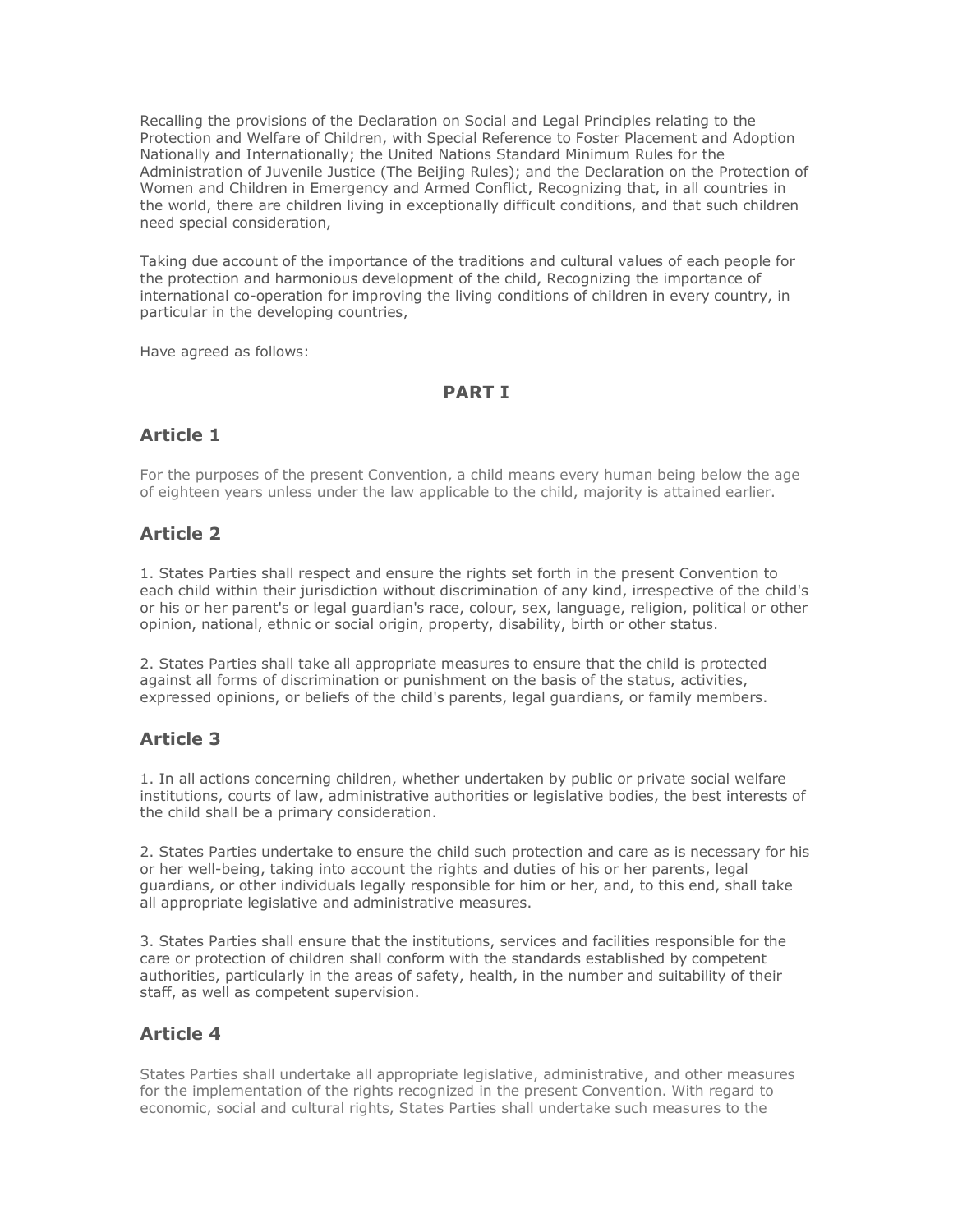maximum extent of their available resources and, where needed, within the framework of international co-operation.

# **Article 5**

States Parties shall respect the responsibilities, rights and duties of parents or, where applicable, the members of the extended family or community as provided for by local custom, legal guardians or other persons legally responsible for the child, to provide, in a manner consistent with the evolving capacities of the child, appropriate direction and guidance in the exercise by the child of the rights recognized in the present Convention.

# **Article 6**

1. States Parties recognize that every child has the inherent right to life.

2. States Parties shall ensure to the maximum extent possible the survival and development of the child.

# **Article 7**

1. The child shall be registered immediately after birth and shall have the right from birth to a name, the right to acquire a nationality and. as far as possible, the right to know and be cared for by his or her parents.

2. States Parties shall ensure the implementation of these rights in accordance with their national law and their obligations under the relevant international instruments in this field, in particular where the child would otherwise be stateless.

# **Article 8**

1. States Parties undertake to respect the right of the child to preserve his or her identity, including nationality, name and family relations as recognized by law without unlawful interference.

2. Where a child is illegally deprived of some or all of the elements of his or her identity, States Parties shall provide appropriate assistance and protection, with a view to reestablishing speedily his or her identity.

# **Article 9**

1. States Parties shall ensure that a child shall not be separated from his or her parents against their will, except when competent authorities subject to judicial review determine, in accordance with applicable law and procedures, that such separation is necessary for the best interests of the child. Such determination may be necessary in a particular case such as one involving abuse or neglect of the child by the parents, or one where the parents are living separately and a decision must be made as to the child's place of residence.

2. In any proceedings pursuant to paragraph 1 of the present article, all interested parties shall be given an opportunity to participate in the proceedings and make their views known.

3. States Parties shall respect the right of the child who is separated from one or both parents to maintain personal relations and direct contact with both parents on a regular basis, except if it is contrary to the child's best interests.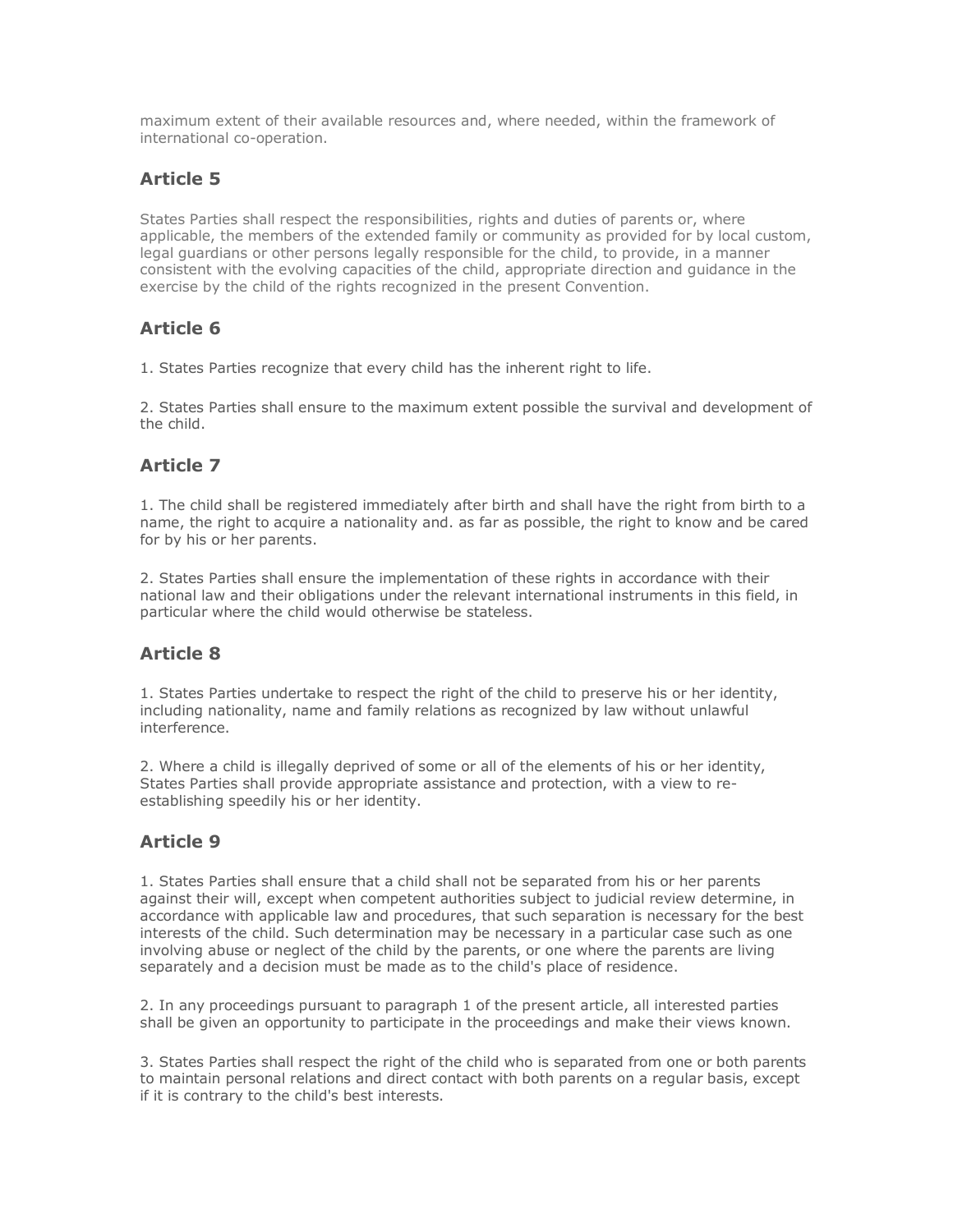4. Where such separation results from any action initiated by a State Party, such as the detention, imprisonment, exile, deportation or death (including death arising from any cause while the person is in the custody of the State) of one or both parents or of the child, that State Party shall, upon request, provide the parents, the child or, if appropriate, another member of the family with the essential information concerning the whereabouts of the absent member(s) of the family unless the provision of the information would be detrimental to the well-being of the child. States Parties shall further ensure that the submission of such a request shall of itself entail no adverse consequences for the person(s) concerned.

# **Article 10**

1. In accordance with the obligation of States Parties under article 9, paragraph 1, applications by a child or his or her parents to enter or leave a State Party for the purpose of family reunification shall be dealt with by States Parties in a positive, humane and expeditious manner. States Parties shall further ensure that the submission of such a request shall entail no adverse consequences for the applicants and for the members of their family.

2. A child whose parents reside in different States shall have the right to maintain on a regular basis, save in exceptional circumstances personal relations and direct contacts with both parents. Towards that end and in accordance with the obligation of States Parties under article 9, paragraph 1, States Parties shall respect the right of the child and his or her parents to leave any country, including their own, and to enter their own country. The right to leave any country shall be subject only to such restrictions as are prescribed by law and which are necessary to protect the national security, public order (ordre public), public health or morals or the rights and freedoms of others and are consistent with the other rights recognized in the present Convention.

# **Article 11**

1. States Parties shall take measures to combat the illicit transfer and non-return of children abroad.

2. To this end, States Parties shall promote the conclusion of bilateral or multilateral agreements or accession to existing agreements.

# **Article 12**

1. States Parties shall assure to the child who is capable of forming his or her own views the right to express those views freely in all matters affecting the child, the views of the child being given due weight in accordance with the age and maturity of the child.

2. For this purpose, the child shall in particular be provided the opportunity to be heard in any judicial and administrative proceedings affecting the child, either directly, or through a representative or an appropriate body, in a manner consistent with the procedural rules of national law.

# **Article 13**

1. The child shall have the right to freedom of expression; this right shall include freedom to seek, receive and impart information and ideas of all kinds, regardless of frontiers, either orally, in writing or in print, in the form of art, or through any other media of the child's choice.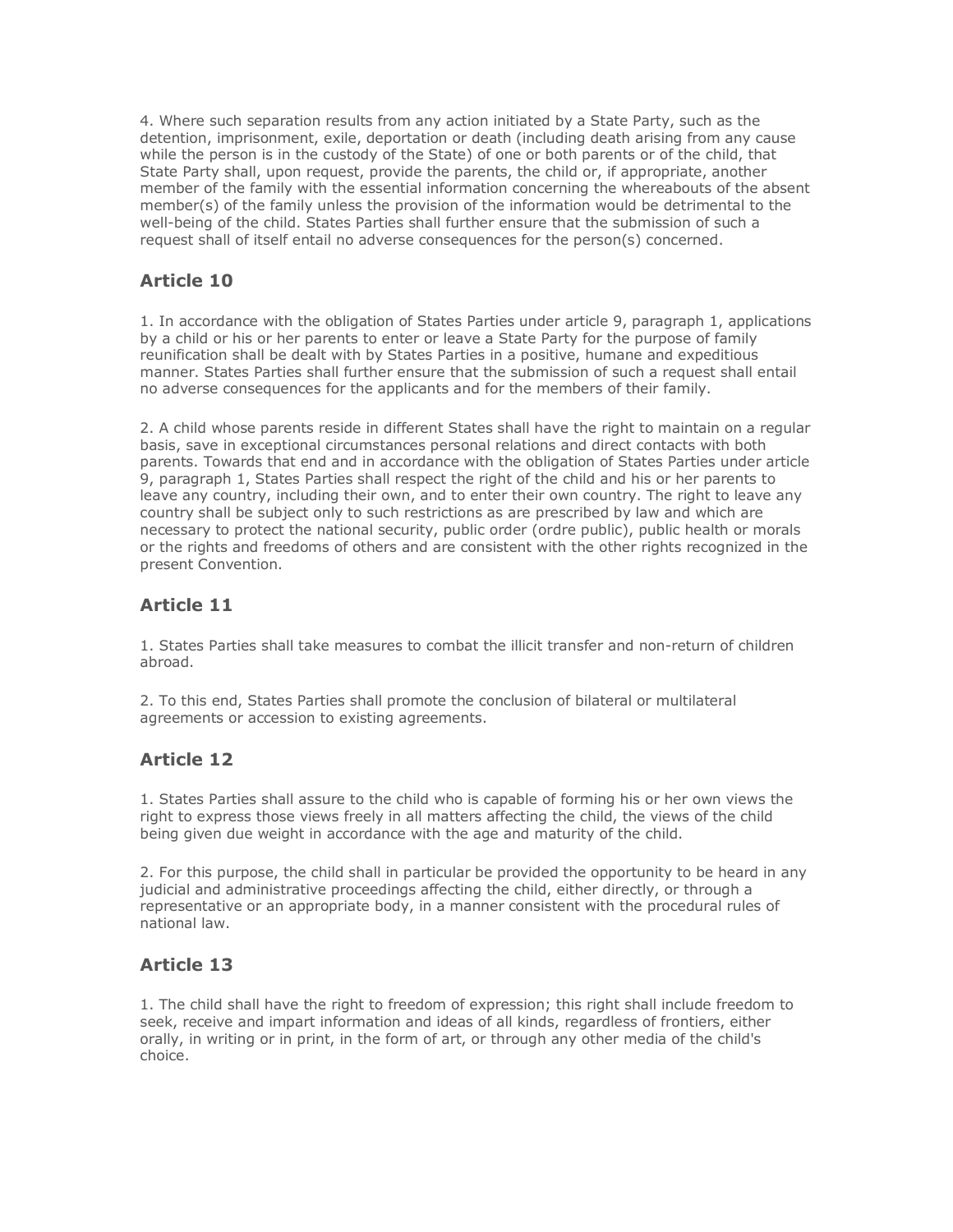2. The exercise of this right may be subject to certain restrictions, but these shall only be such as are provided by law and are necessary:

(a) For respect of the rights or reputations of others; or

(b) For the protection of national security or of public order (ordre public), or of public health or morals.

### **Article 14**

1. States Parties shall respect the right of the child to freedom of thought, conscience and religion.

2. States Parties shall respect the rights and duties of the parents and, when applicable, legal guardians, to provide direction to the child in the exercise of his or her right in a manner consistent with the evolving capacities of the child.

3. Freedom to manifest one's religion or beliefs may be subject only to such limitations as are prescribed by law and are necessary to protect public safety, order, health or morals, or the fundamental rights and freedoms of others.

## **Article 15**

1. States Parties recognize the rights of the child to freedom of association and to freedom of peaceful assembly.

2. No restrictions may be placed on the exercise of these rights other than those imposed in conformity with the law and which are necessary in a democratic society in the interests of national security or public safety, public order (ordre public), the protection of public health or morals or the protection of the rights and freedoms of others.

### **Article 16**

1. No child shall be subjected to arbitrary or unlawful interference with his or her privacy, family, or correspondence, nor to unlawful attacks on his or her honour and reputation.

2. The child has the right to the protection of the law against such interference or attacks.

# **Article 17**

States Parties recognize the important function performed by the mass media and shall ensure that the child has access to information and material from a diversity of national and international sources, especially those aimed at the promotion of his or her social, spiritual and moral well-being and physical and mental health.

To this end, States Parties shall:

(a) Encourage the mass media to disseminate information and material of social and cultural benefit to the child and in accordance with the spirit of article 29;

(b) Encourage international co-operation in the production, exchange and dissemination of such information and material from a diversity of cultural, national and international sources;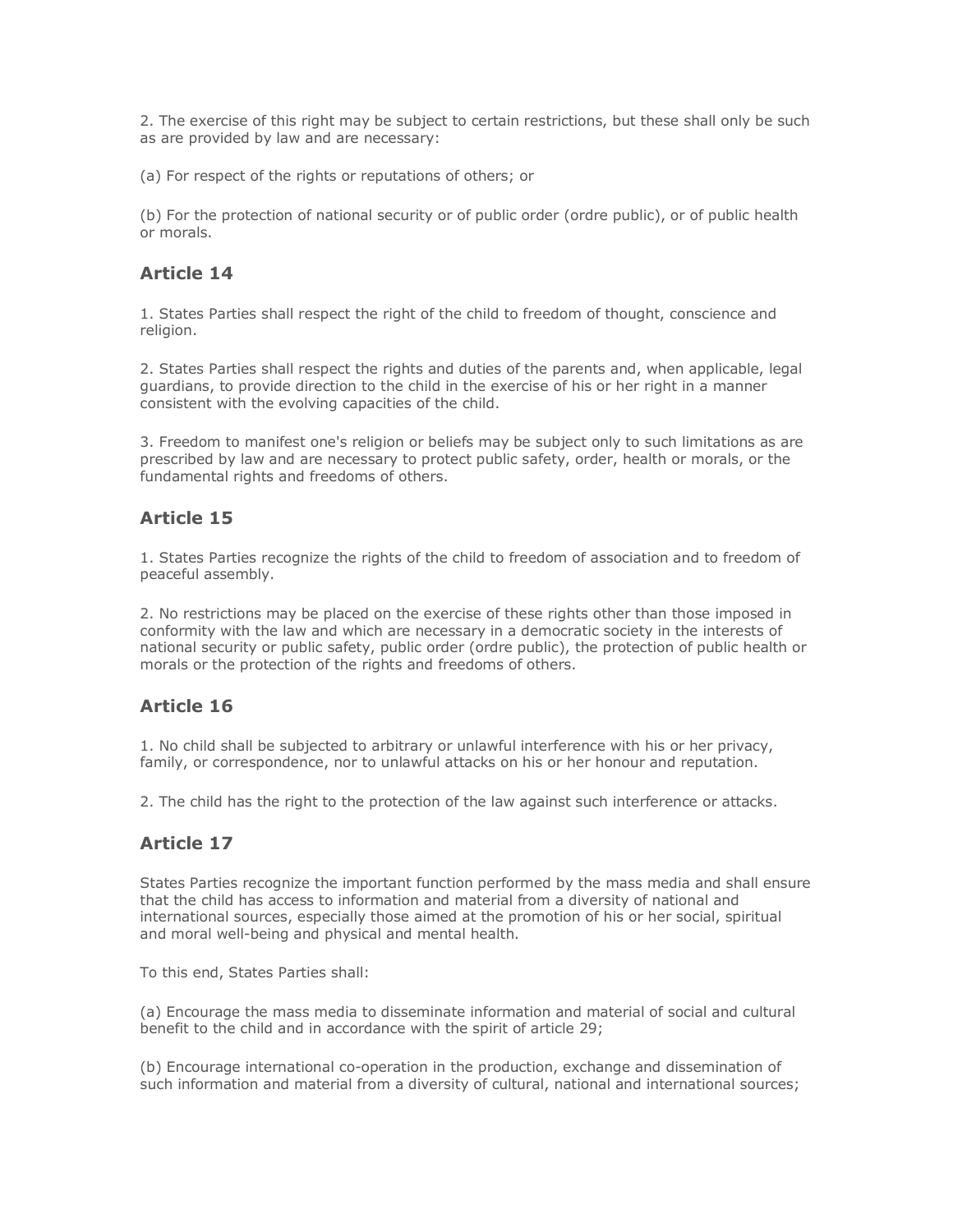(c) Encourage the production and dissemination of children's books;

(d) Encourage the mass media to have particular regard to the linguistic needs of the child who belongs to a minority group or who is indigenous;

(e) Encourage the development of appropriate guidelines for the protection of the child from information and material injurious to his or her well-being, bearing in mind the provisions of articles 13 and 18.

### **Article 18**

1. States Parties shall use their best efforts to ensure recognition of the principle that both parents have common responsibilities for the upbringing and development of the child. Parents or, as the case may be, legal guardians, have the primary responsibility for the upbringing and development of the child. The best interests of the child will be their basic concern.

2. For the purpose of guaranteeing and promoting the rights set forth in the present Convention, States Parties shall render appropriate assistance to parents and legal guardians in the performance of their child-rearing responsibilities and shall ensure the development of institutions, facilities and services for the care of children.

3. States Parties shall take all appropriate measures to ensure that children of working parents have the right to benefit from child-care services and facilities for which they are eligible.

## **Article 19**

1. States Parties shall take all appropriate legislative, administrative, social and educational measures to protect the child from all forms of physical or mental violence, injury or abuse, neglect or negligent treatment, maltreatment or exploitation, including sexual abuse, while in the care of parent(s), legal guardian(s) or any other person who has the care of the child.

2. Such protective measures should, as appropriate, include effective procedures for the establishment of social programmes to provide necessary support for the child and for those who have the care of the child, as well as for other forms of prevention and for identification, reporting, referral, investigation, treatment and follow-up of instances of child maltreatment described heretofore, and, as appropriate, for judicial involvement.

# **Article 20**

1. A child temporarily or permanently deprived of his or her family environment, or in whose own best interests cannot be allowed to remain in that environment, shall be entitled to special protection and assistance provided by the State.

2. States Parties shall in accordance with their national laws ensure alternative care for such a child.

3. Such care could include, inter alia, foster placement, kafalah of Islamic law, adoption or if necessary placement in suitable institutions for the care of children. When considering solutions, due regard shall be paid to the desirability of continuity in a child's upbringing and to the child's ethnic, religious, cultural and linguistic background.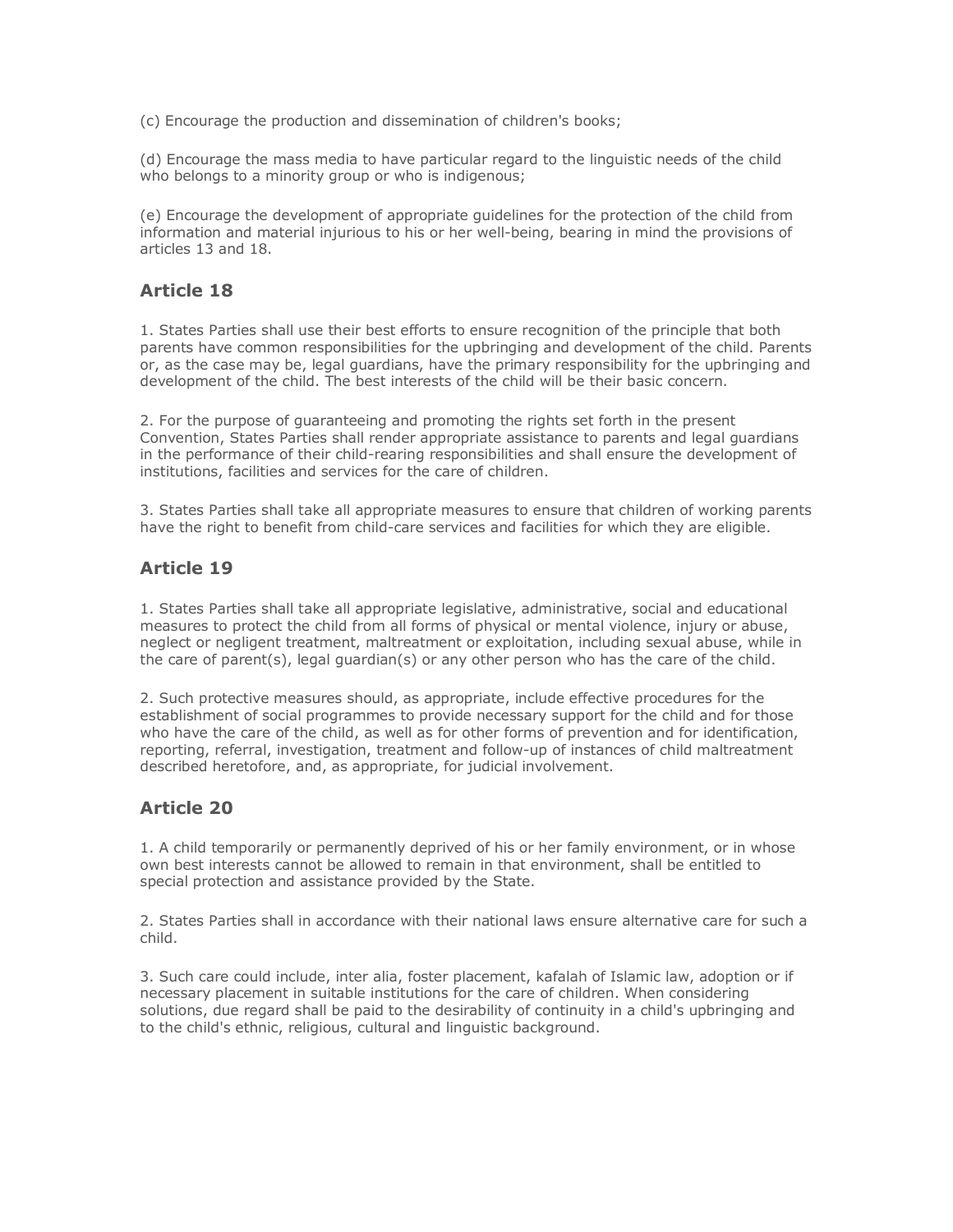States Parties that recognize and/or permit the system of adoption shall ensure that the best interests of the child shall be the paramount consideration and they shall:

(a) Ensure that the adoption of a child is authorized only by competent authorities who determine, in accordance with applicable law and procedures and on the basis of all pertinent and reliable information, that the adoption is permissible in view of the child's status concerning parents, relatives and legal guardians and that, if required, the persons concerned have given their informed consent to the adoption on the basis of such counselling as may be necessary;

(b) Recognize that inter-country adoption may be considered as an alternative means of child's care, if the child cannot be placed in a foster or an adoptive family or cannot in any suitable manner be cared for in the child's country of origin;

(c) Ensure that the child concerned by inter-country adoption enjoys safeguards and standards equivalent to those existing in the case of national adoption;

(d) Take all appropriate measures to ensure that, in inter-country adoption, the placement does not result in improper financial gain for those involved in it;

(e) Promote, where appropriate, the objectives of the present article by concluding bilateral or multilateral arrangements or agreements, and endeavour, within this framework, to ensure that the placement of the child in another country is carried out by competent authorities or organs.

## **Article 22**

1. States Parties shall take appropriate measures to ensure that a child who is seeking refugee status or who is considered a refugee in accordance with applicable international or domestic law and procedures shall, whether unaccompanied or accompanied by his or her parents or by any other person, receive appropriate protection and humanitarian assistance in the enjoyment of applicable rights set forth in the present Convention and in other international human rights or humanitarian instruments to which the said States are Parties.

2. For this purpose, States Parties shall provide, as they consider appropriate, co-operation in any efforts by the United Nations and other competent intergovernmental organizations or non-governmental organizations co-operating with the United Nations to protect and assist such a child and to trace the parents or other members of the family of any refugee child in order to obtain information necessary for reunification with his or her family. In cases where no parents or other members of the family can be found, the child shall be accorded the same protection as any other child permanently or temporarily deprived of his or her family environment for any reason , as set forth in the present Convention.

# **Article 23**

1. States Parties recognize that a mentally or physically disabled child should enjoy a full and decent life, in conditions which ensure dignity, promote self-reliance and facilitate the child's active participation in the community.

2. States Parties recognize the right of the disabled child to special care and shall encourage and ensure the extension, subject to available resources, to the eligible child and those responsible for his or her care, of assistance for which application is made and which is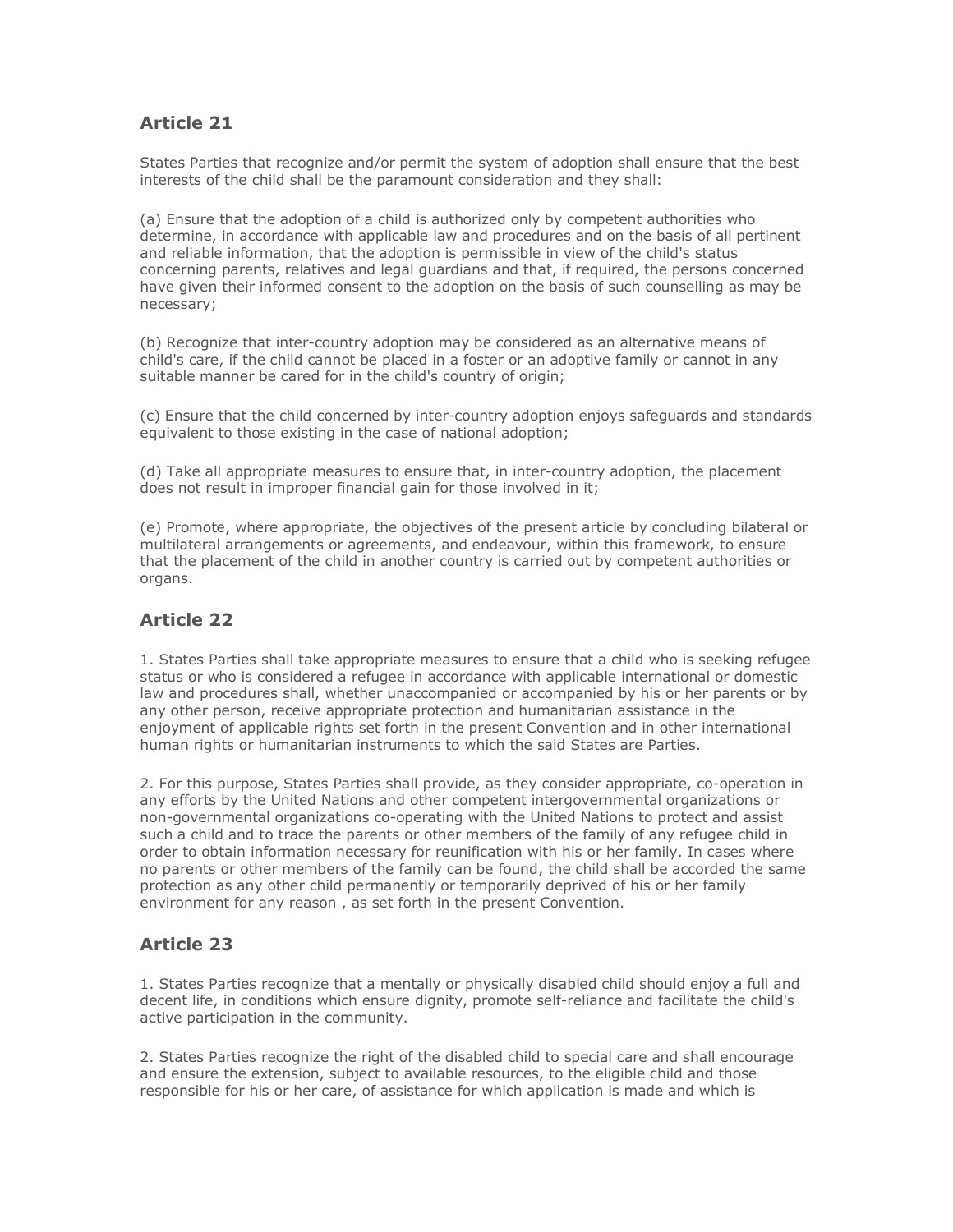appropriate to the child's condition and to the circumstances of the parents or others caring for the child.

3. Recognizing the special needs of a disabled child, assistance extended in accordance with paragraph 2 of the present article shall be provided free of charge, whenever possible, taking into account the financial resources of the parents or others caring for the child, and shall be designed to ensure that the disabled child has effective access to and receives education, training, health care services, rehabilitation services, preparation for employment and recreation opportunities in a manner conducive to the child's achieving the fullest possible social integration and individual development, including his or her cultural and spiritual development

4. States Parties shall promote, in the spirit of international cooperation, the exchange of appropriate information in the field of preventive health care and of medical, psychological and functional treatment of disabled children, including dissemination of and access to information concerning methods of rehabilitation, education and vocational services, with the aim of enabling States Parties to improve their capabilities and skills and to widen their experience in these areas. In this regard, particular account shall be taken of the needs of developing countries.

# **Article 24**

1. States Parties recognize the right of the child to the enjoyment of the highest attainable standard of health and to facilities for the treatment of illness and rehabilitation of health. States Parties shall strive to ensure that no child is deprived of his or her right of access to such health care services.

2. States Parties shall pursue full implementation of this right and, in particular, shall take appropriate measures:

(a) To diminish infant and child mortality;

(b) To ensure the provision of necessary medical assistance and health care to all children with emphasis on the development of primary health care;

(c) To combat disease and malnutrition, including within the framework of primary health care, through, inter alia, the application of readily available technology and through the provision of adequate nutritious foods and clean drinking-water, taking into consideration the dangers and risks of environmental pollution;

(d) To ensure appropriate pre-natal and post-natal health care for mothers;

(e) To ensure that all segments of society, in particular parents and children, are informed, have access to education and are supported in the use of basic knowledge of child health and nutrition, the advantages of breastfeeding, hygiene and environmental sanitation and the prevention of accidents;

(f) To develop preventive health care, guidance for parents and family planning education and services.

3. States Parties shall take all effective and appropriate measures with a view to abolishing traditional practices prejudicial to the health of children.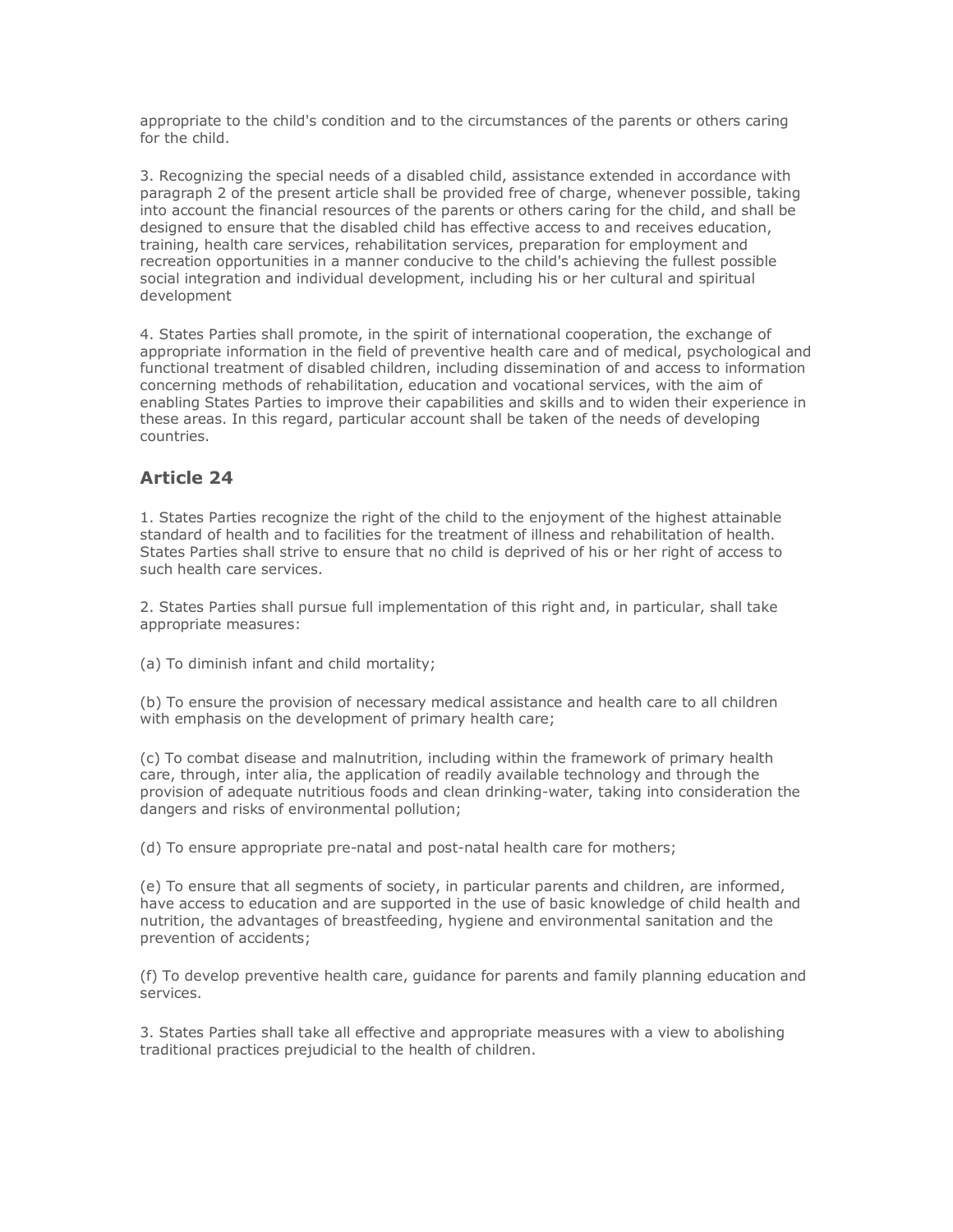4. States Parties undertake to promote and encourage international co-operation with a view to achieving progressively the full realization of the right recognized in the present article. In this regard, particular account shall be taken of the needs of developing countries.

# **Article 25**

States Parties recognize the right of a child who has been placed by the competent authorities for the purposes of care, protection or treatment of his or her physical or mental health, to a periodic review of the treatment provided to the child and all other circumstances relevant to his or her placement.

# **Article 26**

1. States Parties shall recognize for every child the right to benefit from social security, including social insurance, and shall take the necessary measures to achieve the full realization of this right in accordance with their national law.

2. The benefits should, where appropriate, be granted, taking into account the resources and the circumstances of the child and persons having responsibility for the maintenance of the child, as well as any other consideration relevant to an application for benefits made by or on behalf of the child.

# **Article 27**

1. States Parties recognize the right of every child to a standard of living adequate for the child's physical, mental, spiritual, moral and social development.

2. The parent(s) or others responsible for the child have the primary responsibility to secure, within their abilities and financial capacities, the conditions of living necessary for the child's development.

3. States Parties, in accordance with national conditions and within their means, shall take appropriate measures to assist parents and others responsible for the child to implement this right and shall in case of need provide material assistance and support programmes, particularly with regard to nutrition, clothing and housing.

4. States Parties shall take all appropriate measures to secure the recovery of maintenance for the child from the parents or other persons having financial responsibility for the child, both within the State Party and from abroad. In particular, where the person having financial responsibility for the child lives in a State different from that of the child, States Parties shall promote the accession to international agreements or the conclusion of such agreements, as well as the making of other appropriate arrangements.

# **Article 28**

1. States Parties recognize the right of the child to education, and with a view to achieving this right progressively and on the basis of equal opportunity, they shall, in particular:

(a) Make primary education compulsory and available free to all;

(b) Encourage the development of different forms of secondary education, including general and vocational education, make them available and accessible to every child, and take appropriate measures such as the introduction of free education and offering financial assistance in case of need;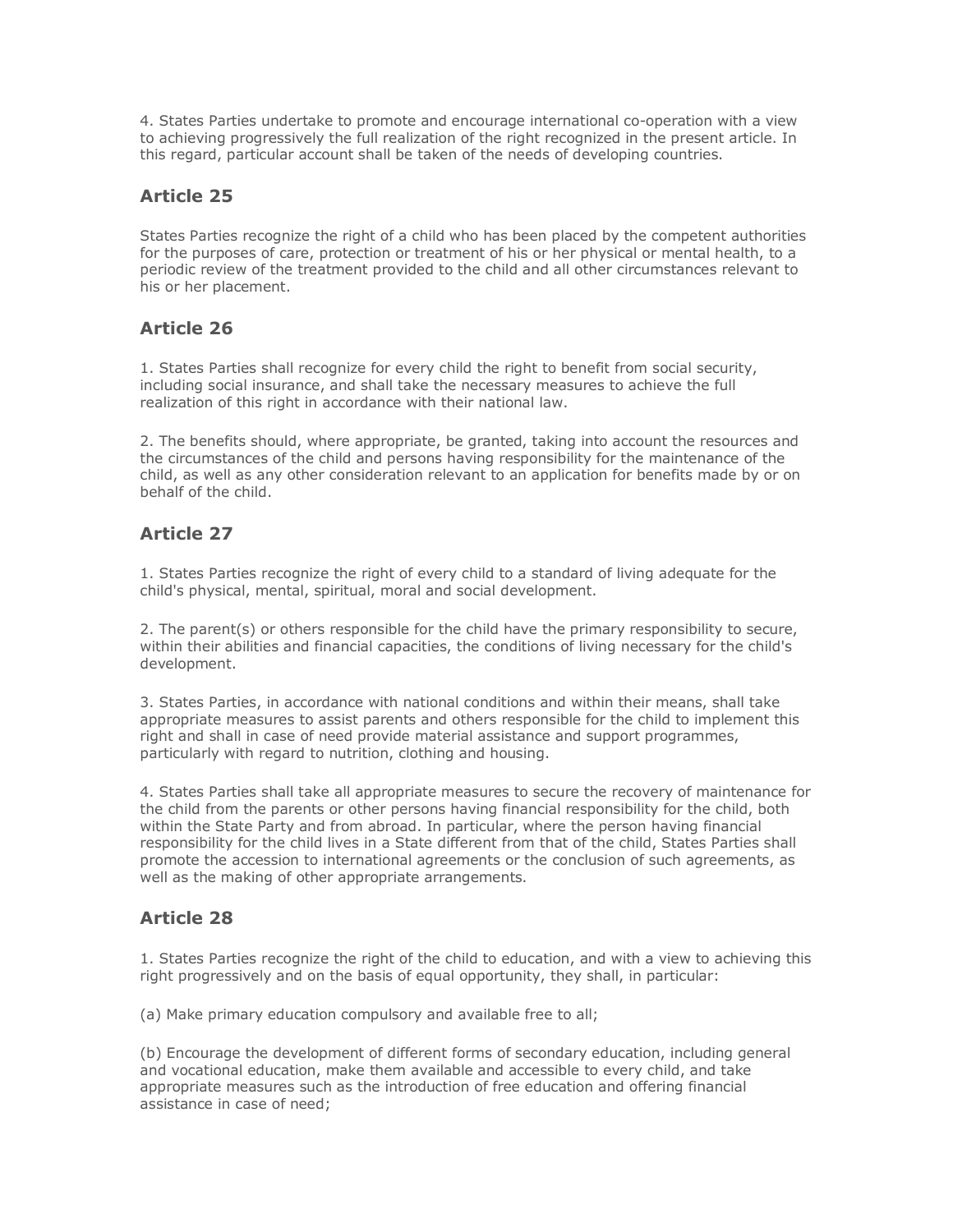(c) Make higher education accessible to all on the basis of capacity by every appropriate means;

(d) Make educational and vocational information and guidance available and accessible to all children;

(e) Take measures to encourage regular attendance at schools and the reduction of drop-out rates.

2. States Parties shall take all appropriate measures to ensure that school discipline is administered in a manner consistent with the child's human dignity and in conformity with the present Convention.

3. States Parties shall promote and encourage international cooperation in matters relating to education, in particular with a view to contributing to the elimination of ignorance and illiteracy throughout the world and facilitating access to scientific and technical knowledge and modern teaching methods. In this regard, particular account shall be taken of the needs of developing countries.

## **Article 29**

1. States Parties agree that the education of the child shall be directed to:

(a) The development of the child's personality, talents and mental and physical abilities to their fullest potential;

(b) The development of respect for human rights and fundamental freedoms, and for the principles enshrined in the Charter of the United Nations;

(c) The development of respect for the child's parents, his or her own cultural identity, language and values, for the national values of the country in which the child is living, the country from which he or she may originate, and for civilizations different from his or her own;

(d) The preparation of the child for responsible life in a free society, in the spirit of understanding, peace, tolerance, equality of sexes, and friendship among all peoples, ethnic, national and religious groups and persons of indigenous origin;

(e) The development of respect for the natural environment.

2. No part of the present article or article 28 shall be construed so as to interfere with the liberty of individuals and bodies to establish and direct educational institutions, subject always to the observance of the principle set forth in paragraph 1 of the present article and to the requirements that the education given in such institutions shall conform to such minimum standards as may be laid down by the State.

### **Article 30**

In those States in which ethnic, religious or linguistic minorities or persons of indigenous origin exist, a child belonging to such a minority or who is indigenous shall not be denied the right, in community with other members of his or her group, to enjoy his or her own culture, to profess and practise his or her own religion, or to use his or her own language.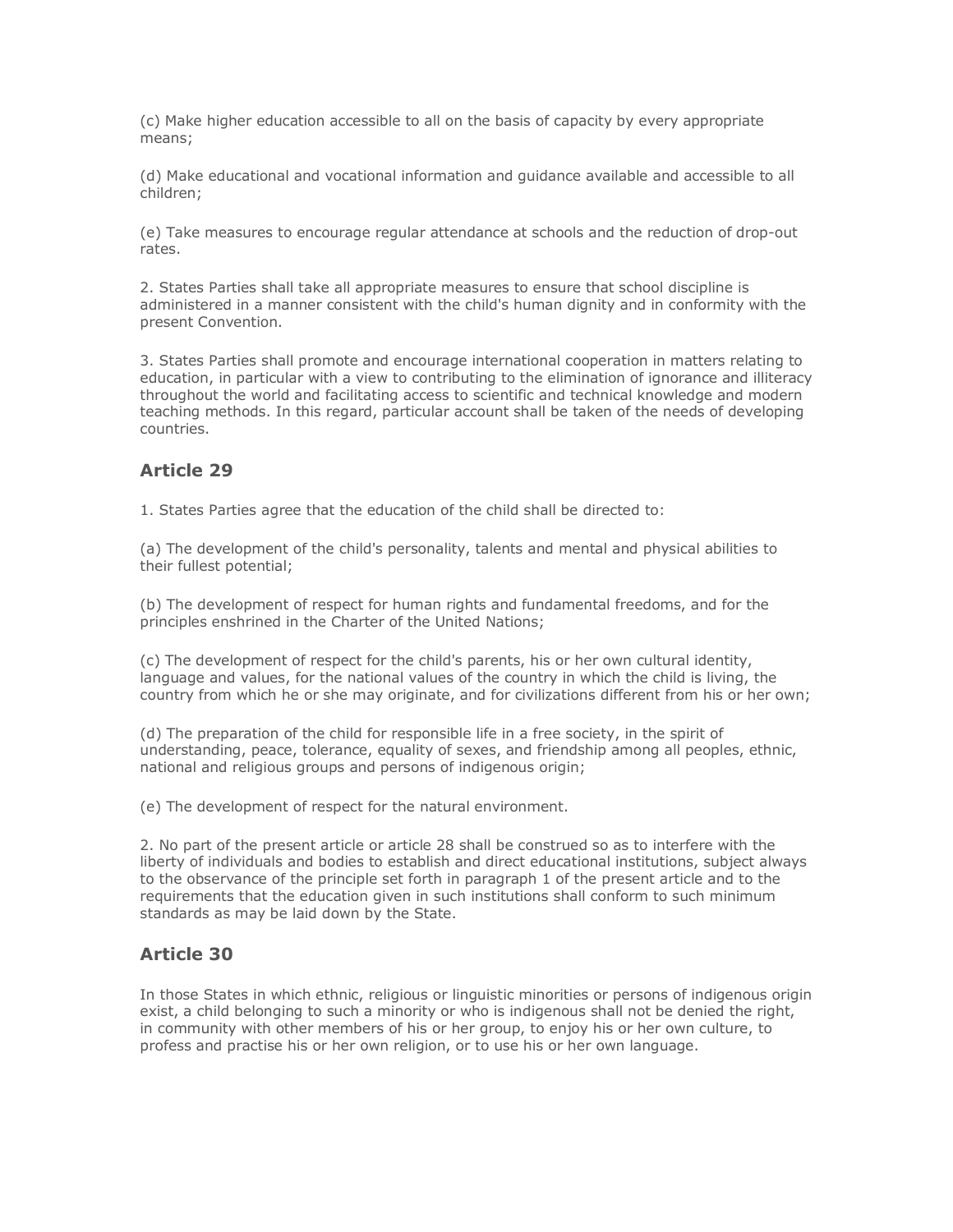1. States Parties recognize the right of the child to rest and leisure, to engage in play and recreational activities appropriate to the age of the child and to participate freely in cultural life and the arts.

2. States Parties shall respect and promote the right of the child to participate fully in cultural and artistic life and shall encourage the provision of appropriate and equal opportunities for cultural, artistic, recreational and leisure activity.

# **Article 32**

1. States Parties recognize the right of the child to be protected from economic exploitation and from performing any work that is likely to be hazardous or to interfere with the child's education, or to be harmful to the child's health or physical, mental, spiritual, moral or social development.

2. States Parties shall take legislative, administrative, social and educational measures to ensure the implementation of the present article. To this end, and having regard to the relevant provisions of other international instruments, States Parties shall in particular:

(a) Provide for a minimum age or minimum ages for admission to employment;

(b) Provide for appropriate regulation of the hours and conditions of employment;

(c) Provide for appropriate penalties or other sanctions to ensure the effective enforcement of the present article.

# **Article 33**

States Parties shall take all appropriate measures, including legislative, administrative, social and educational measures, to protect children from the illicit use of narcotic drugs and psychotropic substances as defined in the relevant international treaties, and to prevent the use of children in the illicit production and trafficking of such substances.

# **Article 34**

States Parties undertake to protect the child from all forms of sexual exploitation and sexual abuse. For these purposes, States Parties shall in particular take all appropriate national, bilateral and multilateral measures to prevent:

(a) The inducement or coercion of a child to engage in any unlawful sexual activity;

(b) The exploitative use of children in prostitution or other unlawful sexual practices;

(c) The exploitative use of children in pornographic performances and materials.

# **Article 35**

States Parties shall take all appropriate national, bilateral and multilateral measures to prevent the abduction of, the sale of or traffic in children for any purpose or in any form.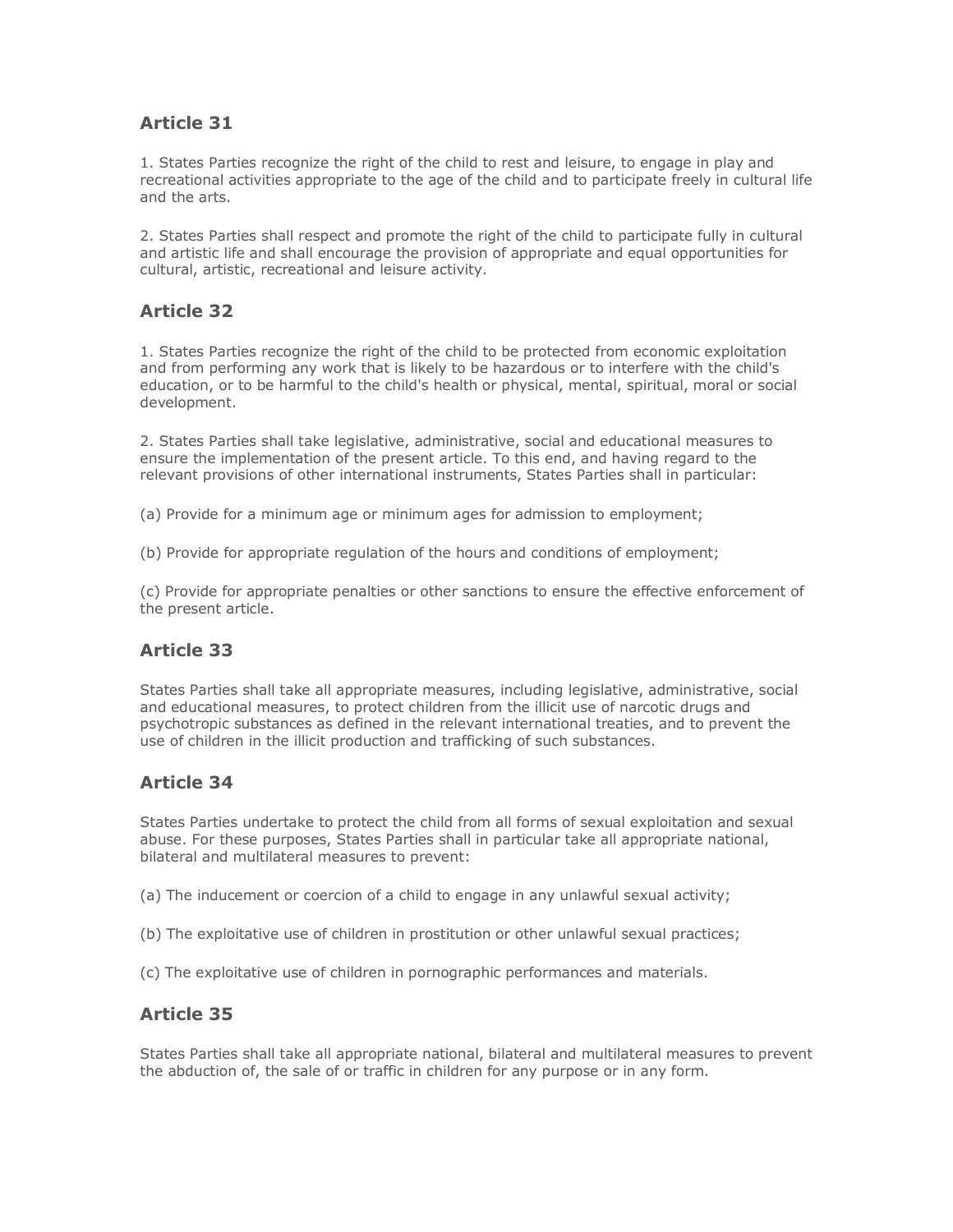States Parties shall protect the child against all other forms of exploitation prejudicial to any aspects of the child's welfare.

## **Article 37**

States Parties shall ensure that:

(a) No child shall be subjected to torture or other cruel, inhuman or degrading treatment or punishment. Neither capital punishment nor life imprisonment without possibility of release shall be imposed for offences committed by persons below eighteen years of age;

(b) No child shall be deprived of his or her liberty unlawfully or arbitrarily. The arrest, detention or imprisonment of a child shall be in conformity with the law and shall be used only as a measure of last resort and for the shortest appropriate period of time;

(c) Every child deprived of liberty shall be treated with humanity and respect for the inherent dignity of the human person, and in a manner which takes into account the needs of persons of his or her age. In particular, every child deprived of liberty shall be separated from adults unless it is considered in the child's best interest not to do so and shall have the right to maintain contact with his or her family through correspondence and visits, save in exceptional circumstances;

(d) Every child deprived of his or her liberty shall have the right to prompt access to legal and other appropriate assistance, as well as the right to challenge the legality of the deprivation of his or her liberty before a court or other competent, independent and impartial authority, and to a prompt decision on any such action.

# **Article 38**

1. States Parties undertake to respect and to ensure respect for rules of international humanitarian law applicable to them in armed conflicts which are relevant to the child.

2. States Parties shall take all feasible measures to ensure that persons who have not attained the age of fifteen years do not take a direct part in hostilities.

3. States Parties shall refrain from recruiting any person who has not attained the age of fifteen years into their armed forces. In recruiting among those persons who have attained the age of fifteen years but who have not attained the age of eighteen years, States Parties shall endeavour to give priority to those who are oldest.

4. In accordance with their obligations under international humanitarian law to protect the civilian population in armed conflicts, States Parties shall take all feasible measures to ensure protection and care of children who are affected by an armed conflict.

# **Article 39**

States Parties shall take all appropriate measures to promote physical and psychological recovery and social reintegration of a child victim of: any form of neglect, exploitation, or abuse; torture or any other form of cruel, inhuman or degrading treatment or punishment; or armed conflicts. Such recovery and reintegration shall take place in an environment which fosters the health, self-respect and dignity of the child.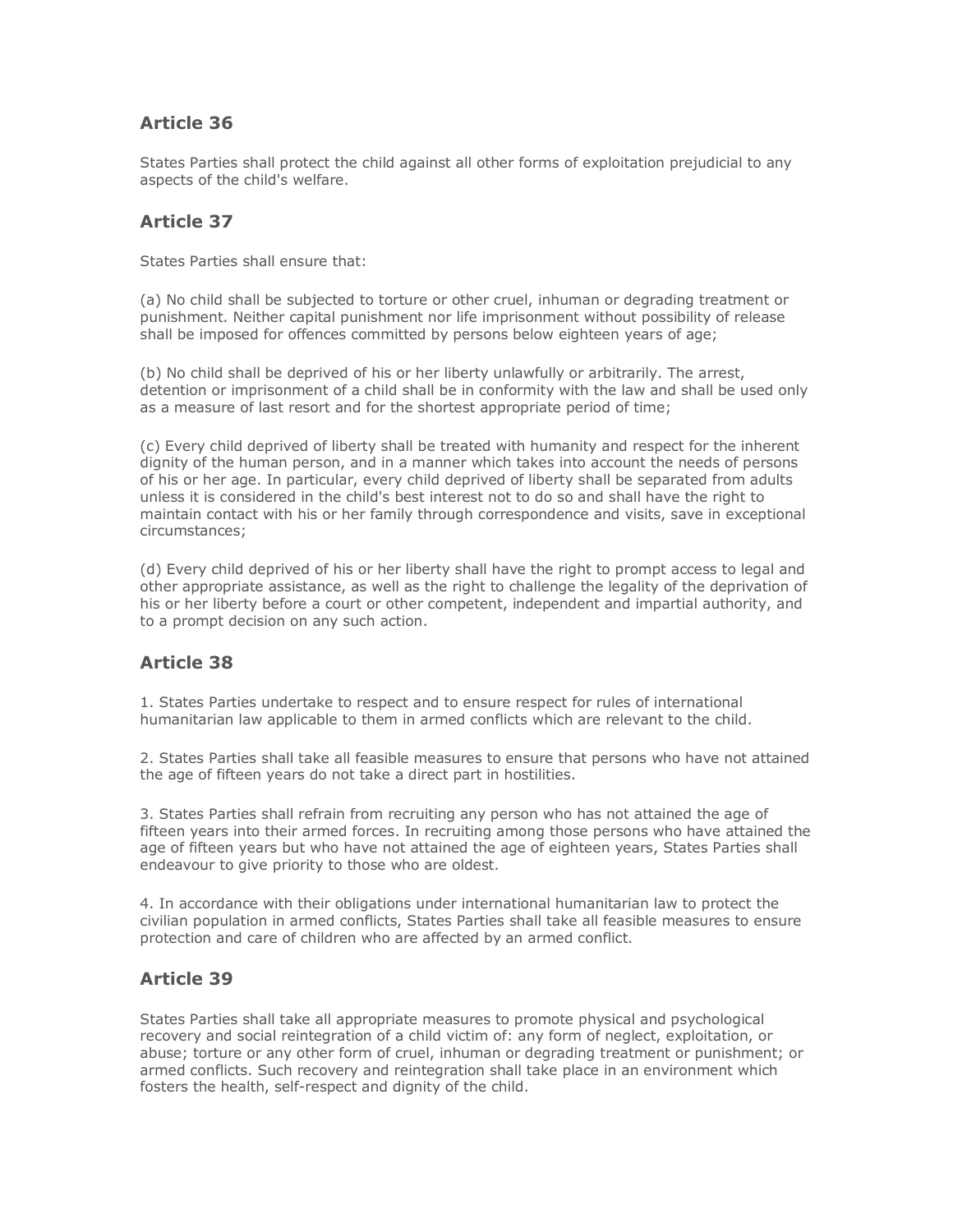1. States Parties recognize the right of every child alleged as, accused of, or recognized as having infringed the penal law to be treated in a manner consistent with the promotion of the child's sense of dignity and worth, which reinforces the child's respect for the human rights and fundamental freedoms of others and which takes into account the child's age and the desirability of promoting the child's reintegration and the child's assuming a constructive role in society.

2. To this end, and having regard to the relevant provisions of international instruments, States Parties shall, in particular, ensure that:

(a) No child shall be alleged as, be accused of, or recognized as having infringed the penal law by reason of acts or omissions that were not prohibited by national or international law at the time they were committed;

(b) Every child alleged as or accused of having infringed the penal law has at least the following guarantees:

(i) To be presumed innocent until proven guilty according to law;

(ii) To be informed promptly and directly of the charges against him or her, and, if appropriate, through his or her parents or legal guardians, and to have legal or other appropriate assistance in the preparation and presentation of his or her defence;

(iii) To have the matter determined without delay by a competent, independent and impartial authority or judicial body in a fair hearing according to law, in the presence of legal or other appropriate assistance and, unless it is considered not to be in the best interest of the child, in particular, taking into account his or her age or situation, his or her parents or legal guardians;

(iv) Not to be compelled to give testimony or to confess guilt; to examine or have examined adverse witnesses and to obtain the participation and examination of witnesses on his or her behalf under conditions of equality;

(v) If considered to have infringed the penal law, to have this decision and any measures imposed in consequence thereof reviewed by a higher competent, independent and impartial authority or judicial body according to law;

(vi) To have the free assistance of an interpreter if the child cannot understand or speak the language used;

(vii) To have his or her privacy fully respected at all stages of the proceedings.

3. States Parties shall seek to promote the establishment of laws, procedures, authorities and institutions specifically applicable to children alleged as, accused of, or recognized as having infringed the penal law, and, in particular:

(a) The establishment of a minimum age below which children shall be presumed not to have the capacity to infringe the penal law;

(b) Whenever appropriate and desirable, measures for dealing with such children without resorting to judicial proceedings, providing that human rights and legal safeguards are fully respected. 4. A variety of dispositions, such as care, guidance and supervision orders; counselling; probation; foster care; education and vocational training programmes and other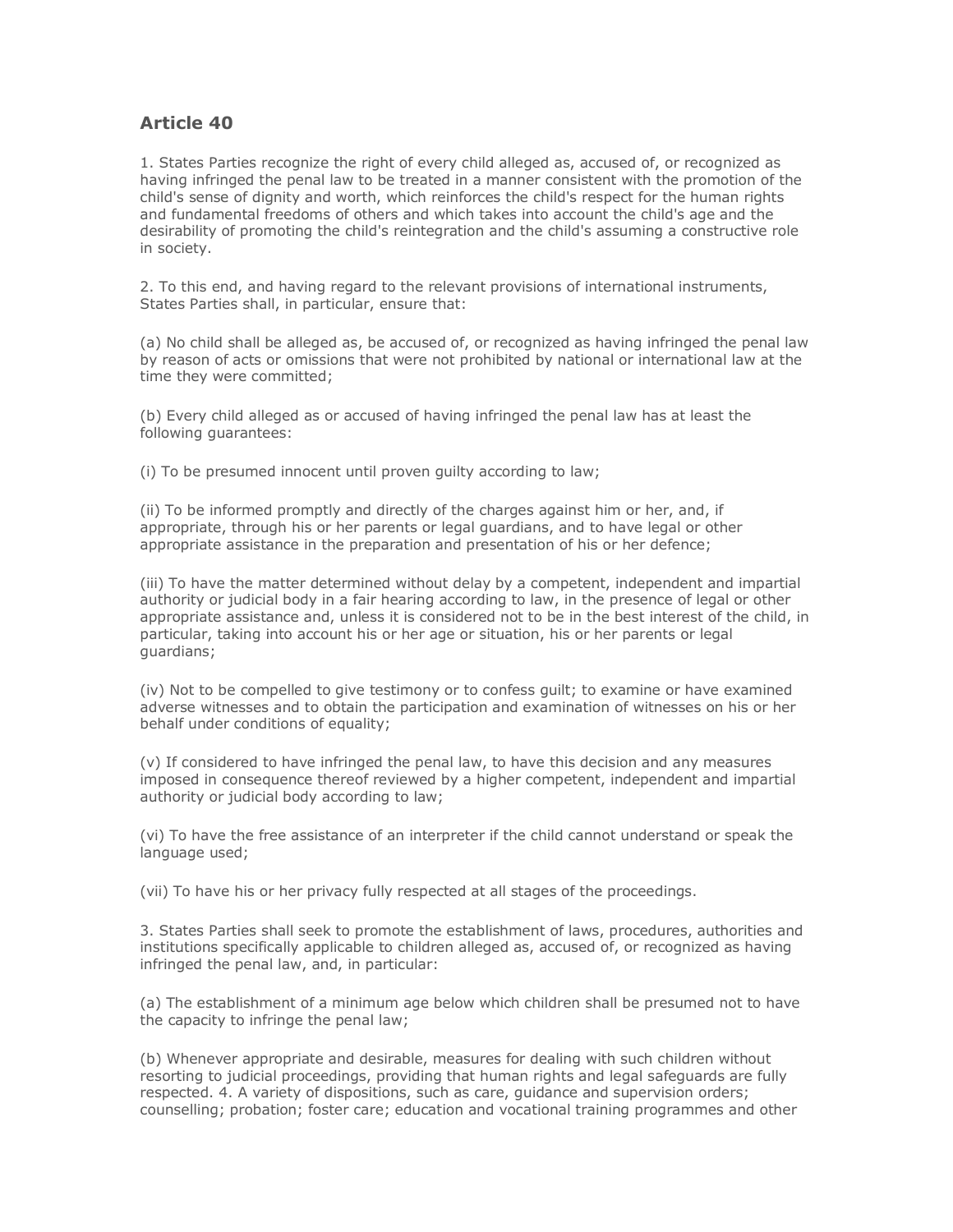alternatives to institutional care shall be available to ensure that children are dealt with in a manner appropriate to their well-being and proportionate both to their circumstances and the offence.

## **Article 41**

Nothing in the present Convention shall affect any provisions which are more conducive to the realization of the rights of the child and which may be contained in:

(a) The law of a State party; or

(b) International law in force for that State.

#### **PART II**

### **Article 42**

States Parties undertake to make the principles and provisions of the Convention widely known, by appropriate and active means, to adults and children alike.

### **Article 43**

1. For the purpose of examining the progress made by States Parties in achieving the realization of the obligations undertaken in the present Convention, there shall be established a Committee on the Rights of the Child, which shall carry out the functions hereinafter provided.

2. The Committee shall consist of eighteen experts of high moral standing and recognized competence in the field covered by this Convention.*1*/ The members of the Committee shall be elected by States Parties from among their nationals and shall serve in their personal capacity, consideration being given to equitable geographical distribution, as well as to the principal legal systems.

3. The members of the Committee shall be elected by secret ballot from a list of persons nominated by States Parties. Each State Party may nominate one person from among its own nationals.

4. The initial election to the Committee shall be held no later than six months after the date of the entry into force of the present Convention and thereafter every second year. At least four months before the date of each election, the Secretary-General of the United Nations shall address a letter to States Parties inviting them to submit their nominations within two months. The Secretary-General shall subsequently prepare a list in alphabetical order of all persons thus nominated, indicating States Parties which have nominated them, and shall submit it to the States Parties to the present Convention.

5. The elections shall be held at meetings of States Parties convened by the Secretary-General at United Nations Headquarters. At those meetings, for which two thirds of States Parties shall constitute a quorum, the persons elected to the Committee shall be those who obtain the largest number of votes and an absolute majority of the votes of the representatives of States Parties present and voting.

6. The members of the Committee shall be elected for a term of four years. They shall be eligible for re-election if renominated. The term of five of the members elected at the first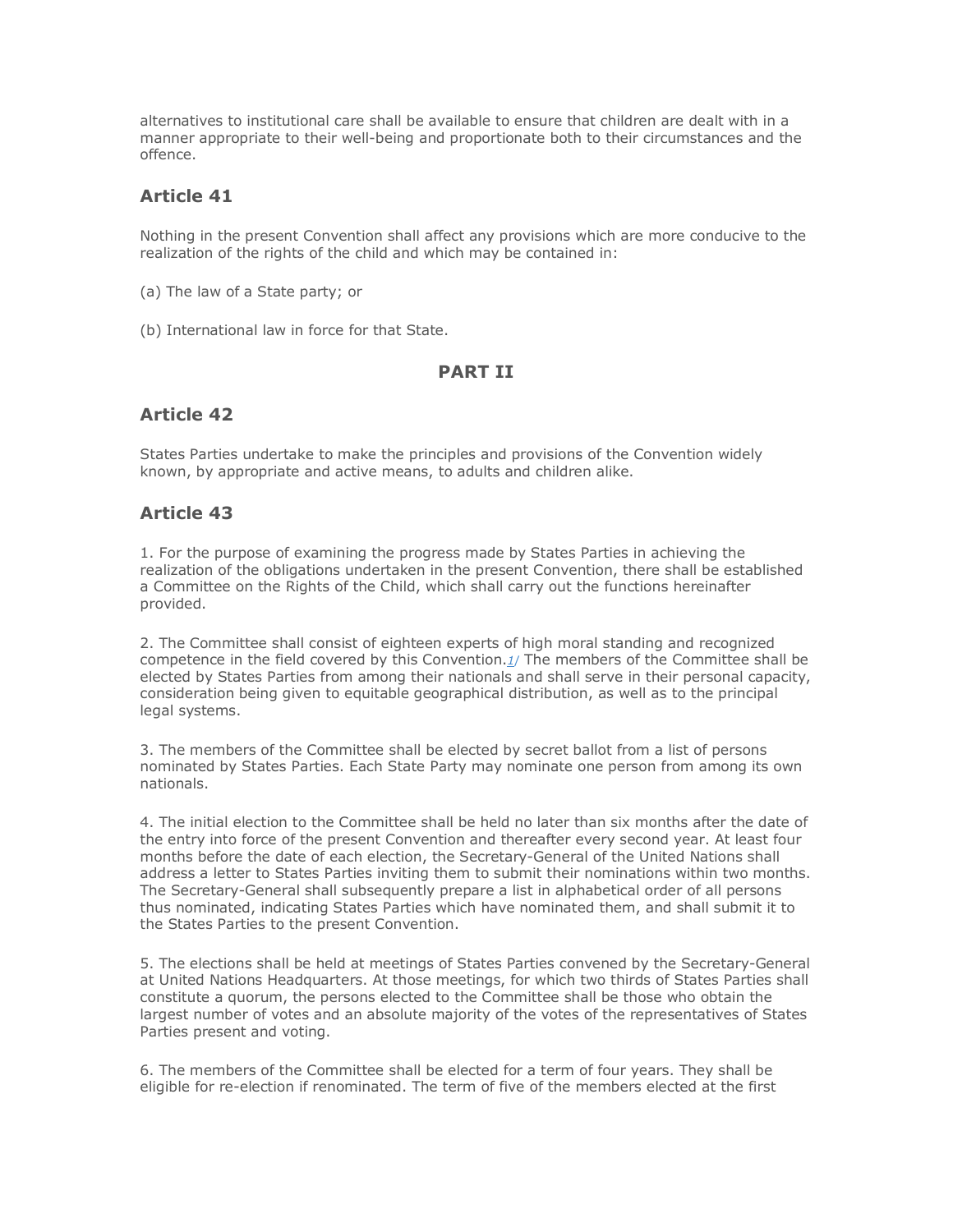election shall expire at the end of two years; immediately after the first election, the names of these five members shall be chosen by lot by the Chairman of the meeting.

7. If a member of the Committee dies or resigns or declares that for any other cause he or she can no longer perform the duties of the Committee, the State Party which nominated the member shall appoint another expert from among its nationals to serve for the remainder of the term, subject to the approval of the Committee.

8. The Committee shall establish its own rules of procedure.

9. The Committee shall elect its officers for a period of two years.

10. The meetings of the Committee shall normally be held at United Nations Headquarters or at any other convenient place as determined by the Committee. The Committee shall normally meet annually. The duration of the meetings of the Committee shall be determined, and reviewed, if necessary, by a meeting of the States Parties to the present Convention, subject to the approval of the General Assembly.

11. The Secretary-General of the United Nations shall provide the necessary staff and facilities for the effective performance of the functions of the Committee under the present Convention.

12. With the approval of the General Assembly, the members of the Committee established under the present Convention shall receive emoluments from United Nations resources on such terms and conditions as the Assembly may decide.

### **Article 44**

1. States Parties undertake to submit to the Committee, through the Secretary-General of the United Nations, reports on the measures they have adopted which give effect to the rights recognized herein and on the progress made on the enjoyment of those rights

(a) Within two years of the entry into force of the Convention for the State Party concerned;

(b) Thereafter every five years.

2. Reports made under the present article shall indicate factors and difficulties, if any, affecting the degree of fulfilment of the obligations under the present Convention. Reports shall also contain sufficient information to provide the Committee with a comprehensive understanding of the implementation of the Convention in the country concerned.

3. A State Party which has submitted a comprehensive initial report to the Committee need not, in its subsequent reports submitted in accordance with paragraph 1 (b) of the present article, repeat basic information previously provided.

4. The Committee may request from States Parties further information relevant to the implementation of the Convention.

5. The Committee shall submit to the General Assembly, through the Economic and Social Council, every two years, reports on its activities.

6. States Parties shall make their reports widely available to the public in their own countries.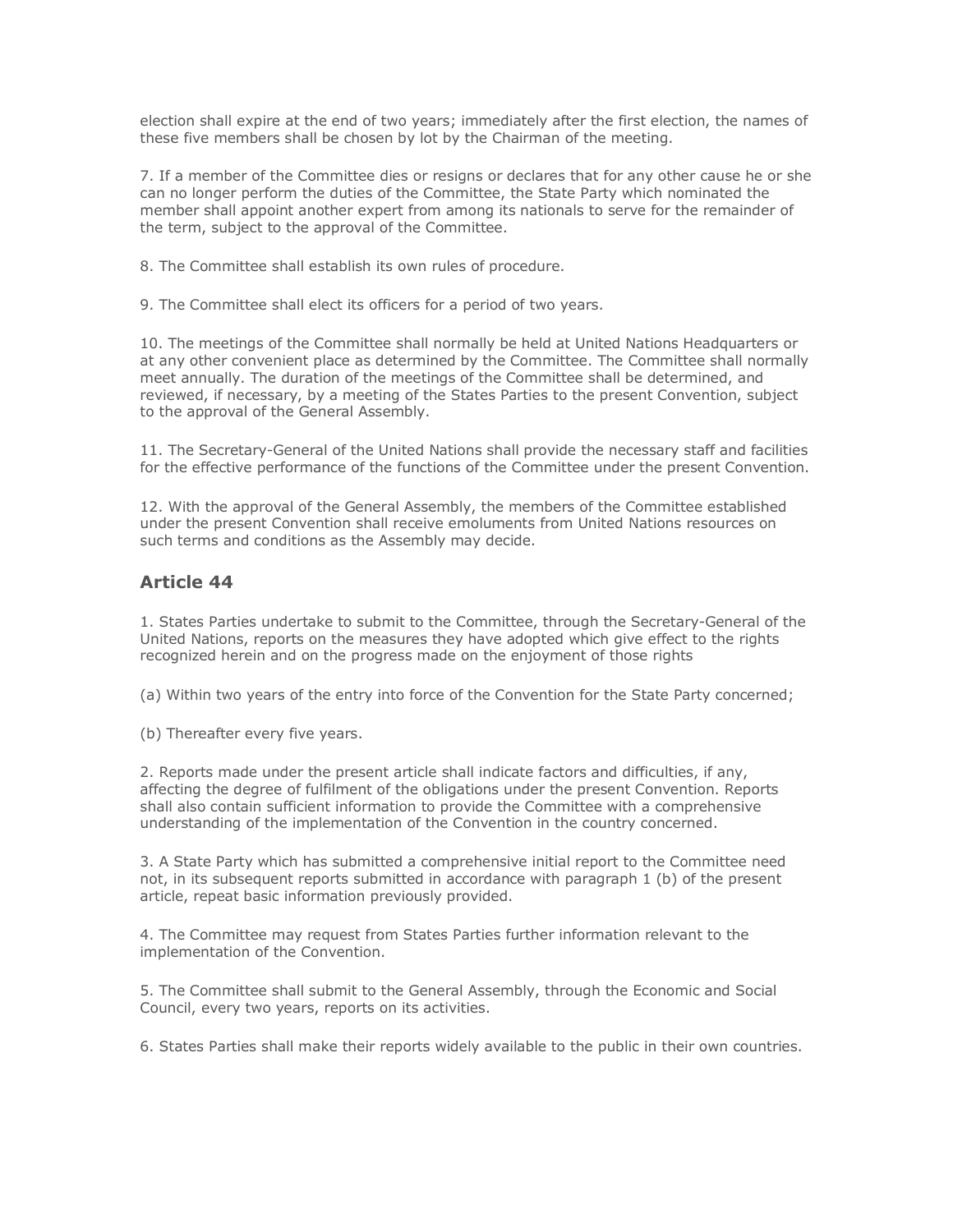In order to foster the effective implementation of the Convention and to encourage international co-operation in the field covered by the Convention:

(a) The specialized agencies, the United Nations Children's Fund, and other United Nations organs shall be entitled to be represented at the consideration of the implementation of such provisions of the present Convention as fall within the scope of their mandate. The Committee may invite the specialized agencies, the United Nations Children's Fund and other competent bodies as it may consider appropriate to provide expert advice on the implementation of the Convention in areas falling within the scope of their respective mandates. The Committee may invite the specialized agencies, the United Nations Children's Fund, and other United Nations organs to submit reports on the implementation of the Convention in areas falling within the scope of their activities;

(b) The Committee shall transmit, as it may consider appropriate, to the specialized agencies, the United Nations Children's Fund and other competent bodies, any reports from States Parties that contain a request, or indicate a need, for technical advice or assistance, along with the Committee's observations and suggestions, if any, on these requests or indications;

(c) The Committee may recommend to the General Assembly to request the Secretary-General to undertake on its behalf studies on specific issues relating to the rights of the child;

(d) The Committee may make suggestions and general recommendations based on information received pursuant to articles 44 and 45 of the present Convention. Such suggestions and general recommendations shall be transmitted to any State Party concerned and reported to the General Assembly, together with comments, if any, from States Parties.

### **PART III**

### **Article 46**

The present Convention shall be open for signature by all States.

### **Article 47**

The present Convention is subject to ratification. Instruments of ratification shall be deposited with the Secretary-General of the United Nations.

#### **Article 48**

The present Convention shall remain open for accession by any State. The instruments of accession shall be deposited with the Secretary-General of the United Nations.

#### **Article 49**

1. The present Convention shall enter into force on the thirtieth day following the date of deposit with the Secretary-General of the United Nations of the twentieth instrument of ratification or accession.

2. For each State ratifying or acceding to the Convention after the deposit of the twentieth instrument of ratification or accession, the Convention shall enter into force on the thirtieth day after the deposit by such State of its instrument of ratification or accession.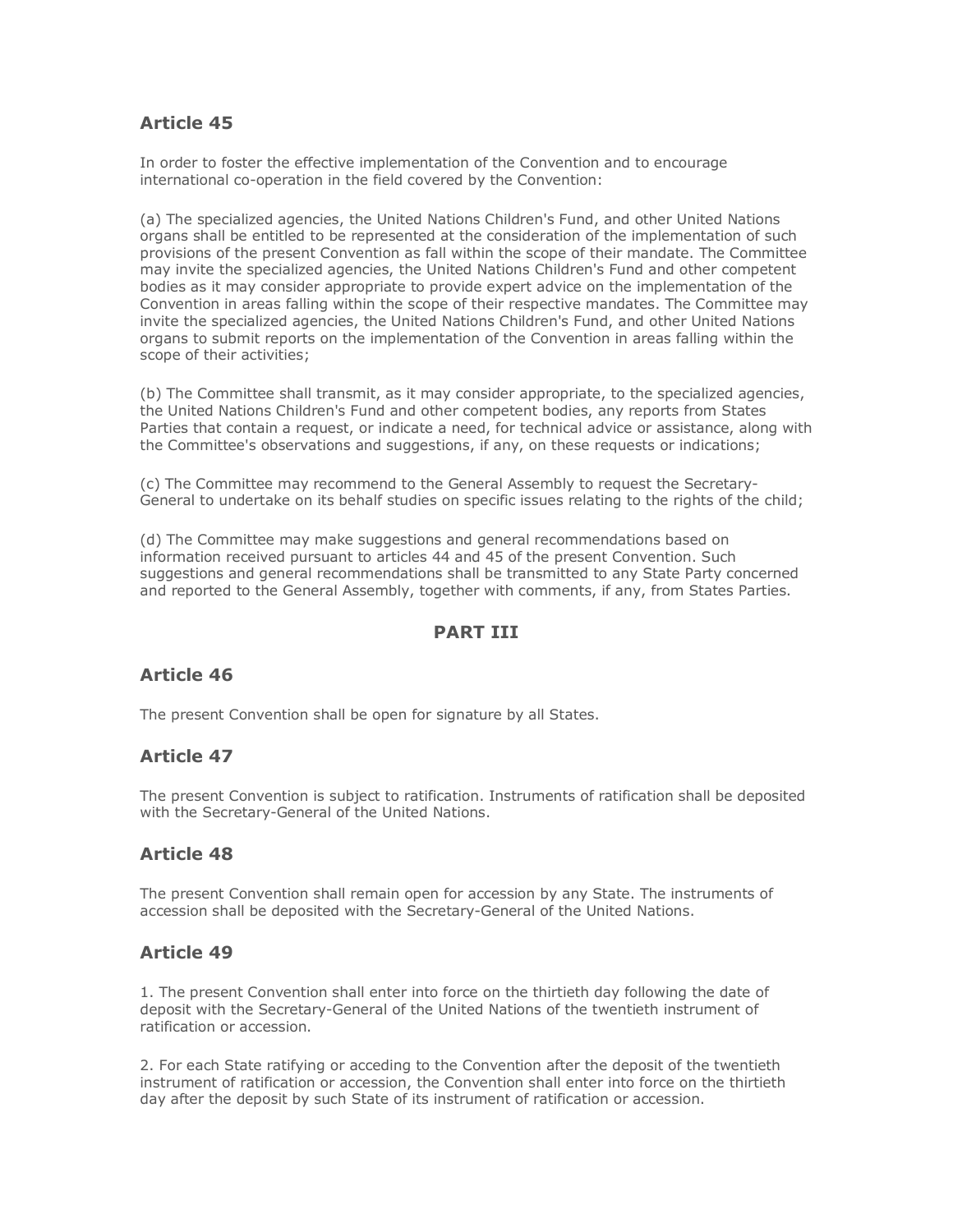1. Any State Party may propose an amendment and file it with the Secretary-General of the United Nations. The Secretary-General shall thereupon communicate the proposed amendment to States Parties, with a request that they indicate whether they favour a conference of States Parties for the purpose of considering and voting upon the proposals. In the event that, within four months from the date of such communication, at least one third of the States Parties favour such a conference, the Secretary-General shall convene the conference under the auspices of the United Nations. Any amendment adopted by a majority of States Parties present and voting at the conference shall be submitted to the General Assembly for approval.

2. An amendment adopted in accordance with paragraph 1 of the present article shall enter into force when it has been approved by the General Assembly of the United Nations and accepted by a two-thirds majority of States Parties.

3. When an amendment enters into force, it shall be binding on those States Parties which have accepted it, other States Parties still being bound by the provisions of the present Convention and any earlier amendments which they have accepted.

# **Article 51**

1. The Secretary-General of the United Nations shall receive and circulate to all States the text of reservations made by States at the time of ratification or accession.

2. A reservation incompatible with the object and purpose of the present Convention shall not be permitted.

3. Reservations may be withdrawn at any time by notification to that effect addressed to the Secretary-General of the United Nations, who shall then inform all States. Such notification shall take effect on the date on which it is received by the Secretary-General

# **Article 52**

A State Party may denounce the present Convention by written notification to the Secretary-General of the United Nations. Denunciation becomes effective one year after the date of receipt of the notification by the Secretary-General.

# **Article 53**

The Secretary-General of the United Nations is designated as the depositary of the present Convention.

# **Article 54**

 $\overline{\phantom{a}}$ 

The original of the present Convention, of which the Arabic, Chinese, English, French, Russian and Spanish texts are equally authentic, shall be deposited with the Secretary-General of the United Nations. In witness thereof the undersigned plenipotentiaries, being duly authorized thereto by their respective Governments, have signed the present Convention.

 $1/$  The General Assembly, in its resolution 50/155 of 21 December 1995, approved the amendment to article 43, paragraph 2, of the Convention on the Rights of the Child, replacing the word "ten" with the word "eighteen". The